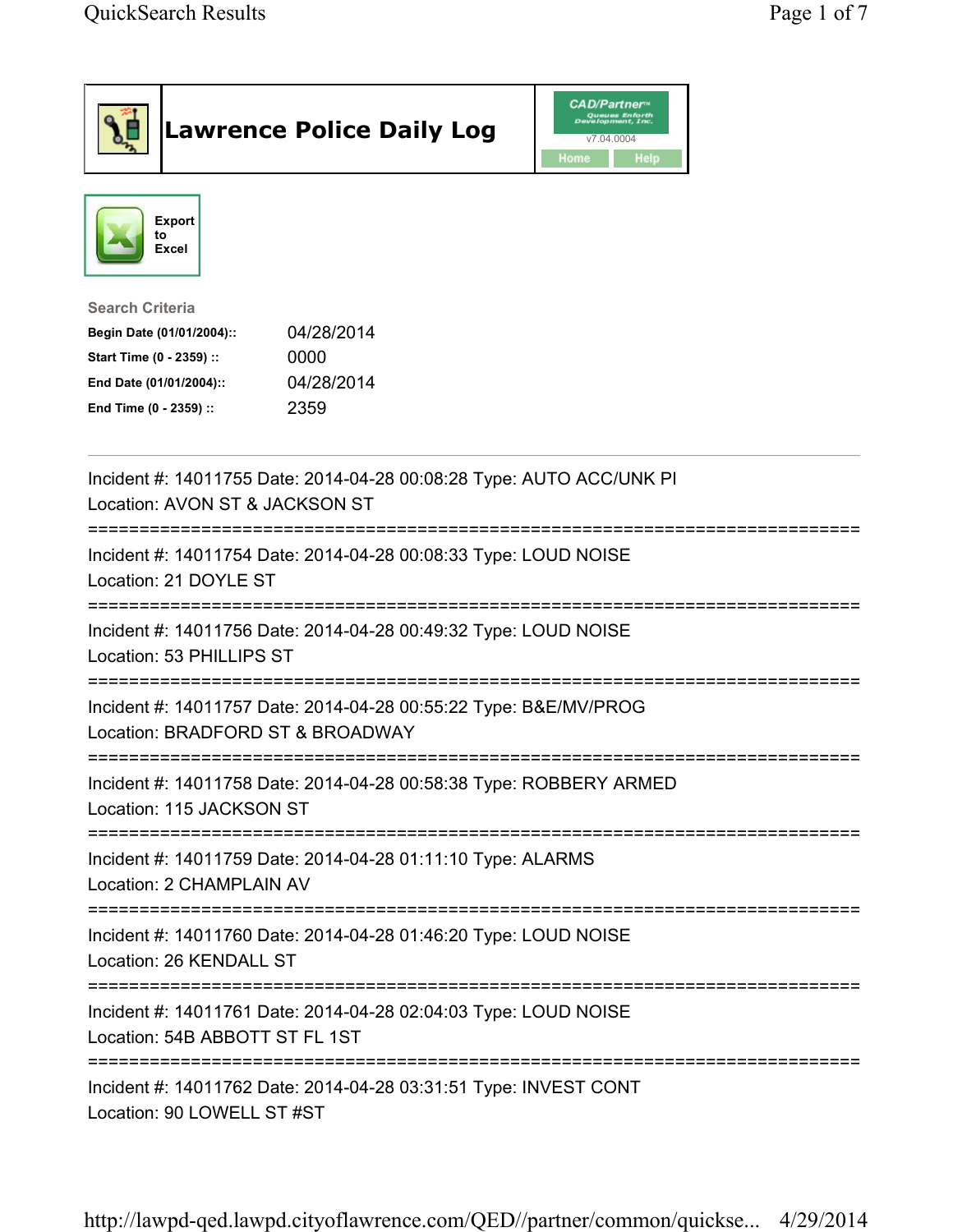=========================================================================== Incident #: 14011763 Date: 2014-04-28 03:56:17 Type: M/V STOP Location: COMMON ST & HAMPSHIRE ST =========================================================================== Incident #: 14011764 Date: 2014-04-28 06:54:21 Type: ALARMS Location: MILTON ST & PROVIDENCE ST =========================================================================== Incident #: 14011765 Date: 2014-04-28 07:06:54 Type: ALARMS Location: SILVA RESD. / 4 STEARNS AV =========================================================================== Incident #: 14011766 Date: 2014-04-28 07:12:50 Type: AUTO ACC/NO PI Location: RT 114 =========================================================================== Incident #: 14011767 Date: 2014-04-28 08:23:17 Type: UNWANTEDGUEST Location: 233 JACKSON ST =========================================================================== Incident #: 14011768 Date: 2014-04-28 09:36:22 Type: DISTURBANCE Location: 31 KATHERINE ST =========================================================================== Incident #: 14011769 Date: 2014-04-28 09:38:20 Type: B&E/MV/PAST Location: 104 SALEM ST #ST =========================================================================== Incident #: 14011770 Date: 2014-04-28 09:43:13 Type: NOTIFICATION Location: 27 MORTON ST #1 =========================================================================== Incident #: 14011771 Date: 2014-04-28 09:49:35 Type: ALARMS Location: 273 ESSEX ST =========================================================================== Incident #: 14011772 Date: 2014-04-28 10:35:13 Type: TOW OF M/V Location: 17 BELMONT ST =========================================================================== Incident #: 14011773 Date: 2014-04-28 10:41:41 Type: CK WELL BEING Location: ALBION ST =========================================================================== Incident #: 14011774 Date: 2014-04-28 10:51:51 Type: INVESTIGATION Location: 80 BODWELL ST =========================================================================== Incident #: 14011775 Date: 2014-04-28 10:53:26 Type: THREATS Location: 141 AMESBURY ST =========================================================================== Incident #: 14011776 Date: 2014-04-28 11:17:32 Type: STOL/MV/PAS Location: 162 MAY CT

http://lawpd-qed.lawpd.cityoflawrence.com/QED//partner/common/quickse... 4/29/2014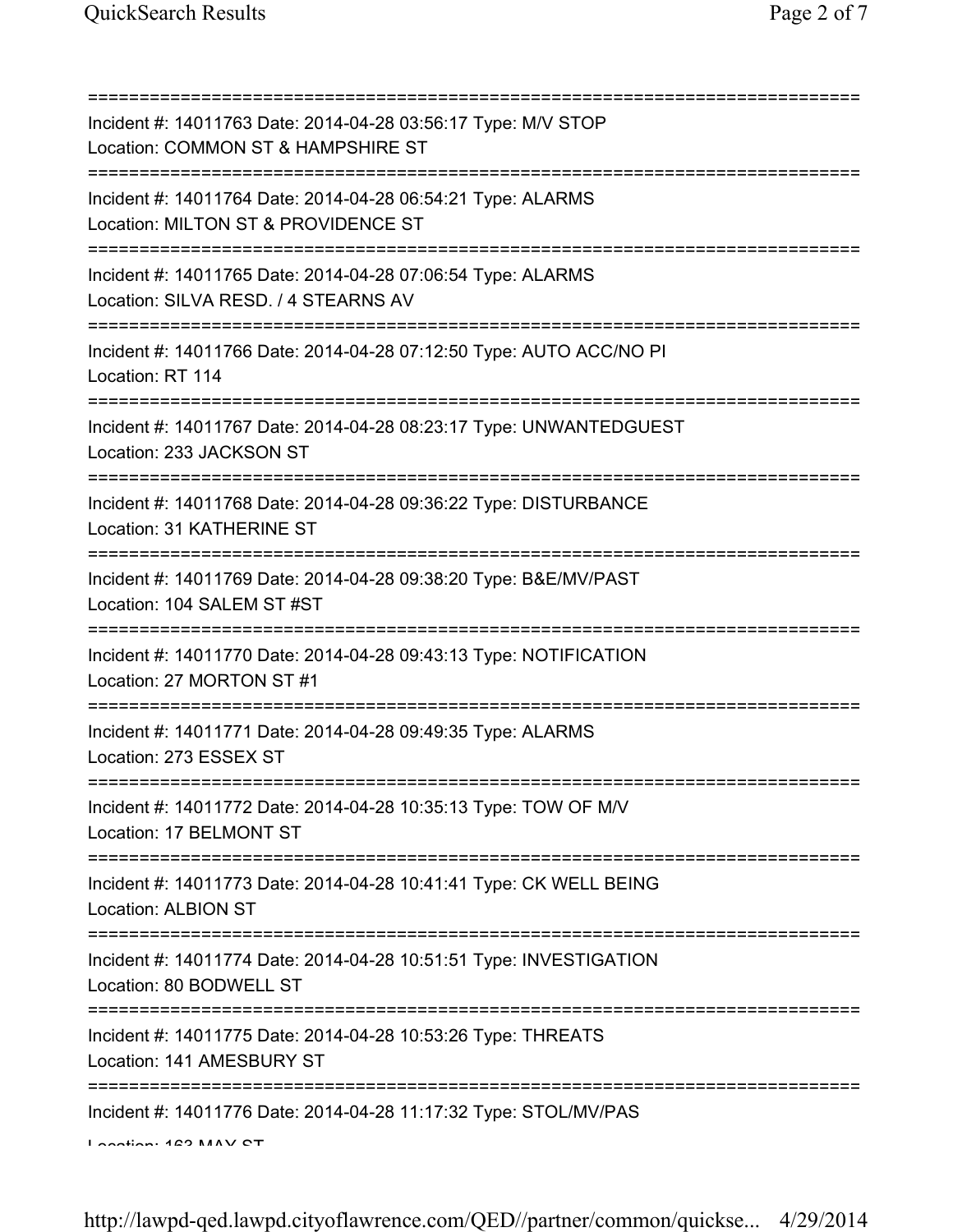| Incident #: 14011777 Date: 2014-04-28 11:37:43 Type: UNWANTEDGUEST<br>Location: 58 WEARE ST FL 2                                     |
|--------------------------------------------------------------------------------------------------------------------------------------|
| Incident #: 14011778 Date: 2014-04-28 11:39:51 Type: CK WELL BEING<br>Location: 274 E HAVERHILL ST #16<br>========================== |
| Incident #: 14011779 Date: 2014-04-28 11:44:27 Type: MAL DAMAGE<br>Location: 56 CONGRESS ST<br>===================================== |
| Incident #: 14011780 Date: 2014-04-28 11:51:06 Type: TOW OF M/V<br>Location: BROADWAY & TREMONT ST                                   |
| Incident #: 14011781 Date: 2014-04-28 12:03:25 Type: B&E FOLLOW UP<br>Location: 85 NEWBURY ST                                        |
| Incident #: 14011782 Date: 2014-04-28 12:04:33 Type: 209A/VIOLATION<br>Location: HAMPSHIRE ST & LEBANON ST                           |
| Incident #: 14011783 Date: 2014-04-28 12:07:33 Type: MISSING PERS<br>Location: 20 JAMAICA ST                                         |
| Incident #: 14011784 Date: 2014-04-28 12:09:54 Type: B&E FOLLOW UP<br>Location: 192 UNION ST                                         |
| Incident #: 14011785 Date: 2014-04-28 12:13:42 Type: UNKNOWN PROB<br>Location: 66 SHATTUCK ST #2R                                    |
| Incident #: 14011786 Date: 2014-04-28 12:18:56 Type: B&E FOLLOW UP<br>Location: 200 E HAVERHILL ST                                   |
| Incident #: 14011787 Date: 2014-04-28 12:23:43 Type: B&E FOLLOW UP<br>Location: 8 YOUNG AV                                           |
| Incident #: 14011788 Date: 2014-04-28 12:42:04 Type: B&E FOLLOW UP<br>Location: 68 TRENTON ST                                        |
| Incident #: 14011789 Date: 2014-04-28 12:52:50 Type: FIGHT<br>Location: NEWBURY ST & ORCHARD ST                                      |
| Incident #: 14011790 Date: 2014-04-28 13:03:28 Type: KEEP PEACE                                                                      |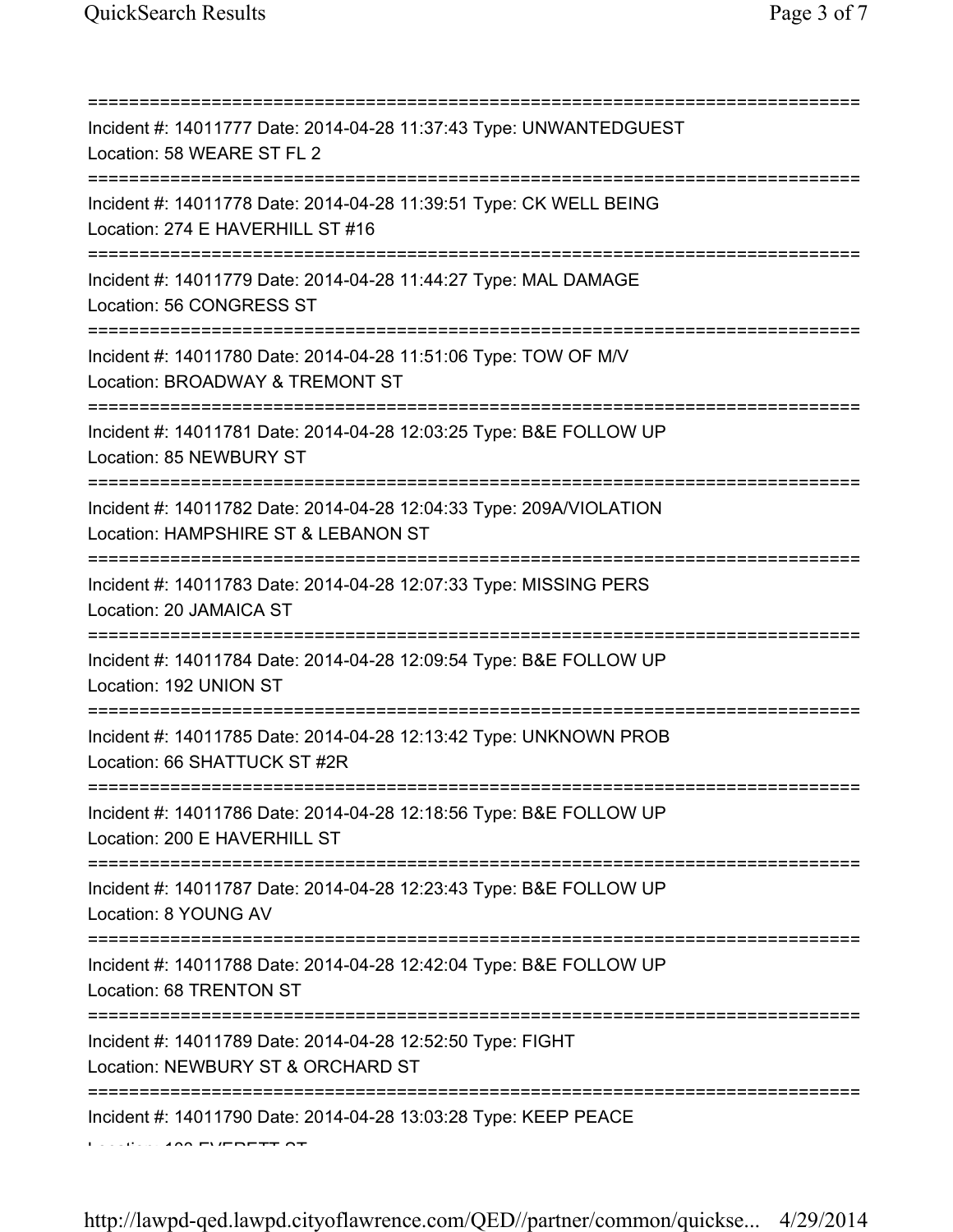=========================================================================== Incident #: 14011792 Date: 2014-04-28 13:05:13 Type: B&E FOLLOW UP Location: 70 BENNINGTON ST =========================================================================== Incident #: 14011791 Date: 2014-04-28 13:06:28 Type: STOL/MV/PAS Location: 77 BAILEY ST =========================================================================== Incident #: 14011793 Date: 2014-04-28 13:13:32 Type: B&E FOLLOW UP Location: 143 MYRTLE ST =========================================================================== Incident #: 14011794 Date: 2014-04-28 13:35:45 Type: UNKNOWN PROB Location: 42 WHITE ST #72 =========================================================================== Incident #: 14011795 Date: 2014-04-28 13:59:59 Type: INVESTIGATION Location: 415 HAVERHILL ST =========================================================================== Incident #: 14011796 Date: 2014-04-28 14:09:12 Type: INVESTIGATION Location: 35 EMMETT ST =========================================================================== Incident #: 14011797 Date: 2014-04-28 14:15:47 Type: INVEST CONT Location: 50 OAK ST =========================================================================== Incident #: 14011798 Date: 2014-04-28 14:17:49 Type: KEEP PEACE Location: 103 EVERETT ST =========================================================================== Incident #: 14011799 Date: 2014-04-28 14:19:14 Type: ALARM/BURG Location: PORTUGUESE A SALAZAR CLUB / 2 SARATOGA ST =========================================================================== Incident #: 14011800 Date: 2014-04-28 14:21:33 Type: HIT & RUN M/V Location: 344 HAMPSHIRE ST =========================================================================== Incident #: 14011801 Date: 2014-04-28 14:36:28 Type: DOMESTIC/PROG Location: 15 PROVIDENCE ST =========================================================================== Incident #: 14011802 Date: 2014-04-28 14:36:43 Type: TOW OF M/V Location: 38 ORCHARD ST =========================================================================== Incident #: 14011803 Date: 2014-04-28 14:45:51 Type: B&E/MV/PAST Location: 279 ERVING AV =========================================================================== Incident #: 14011804 Date: 2014-04-28 15:02:23 Type: STOL/MV/PAS Location: 159 BERNARD AV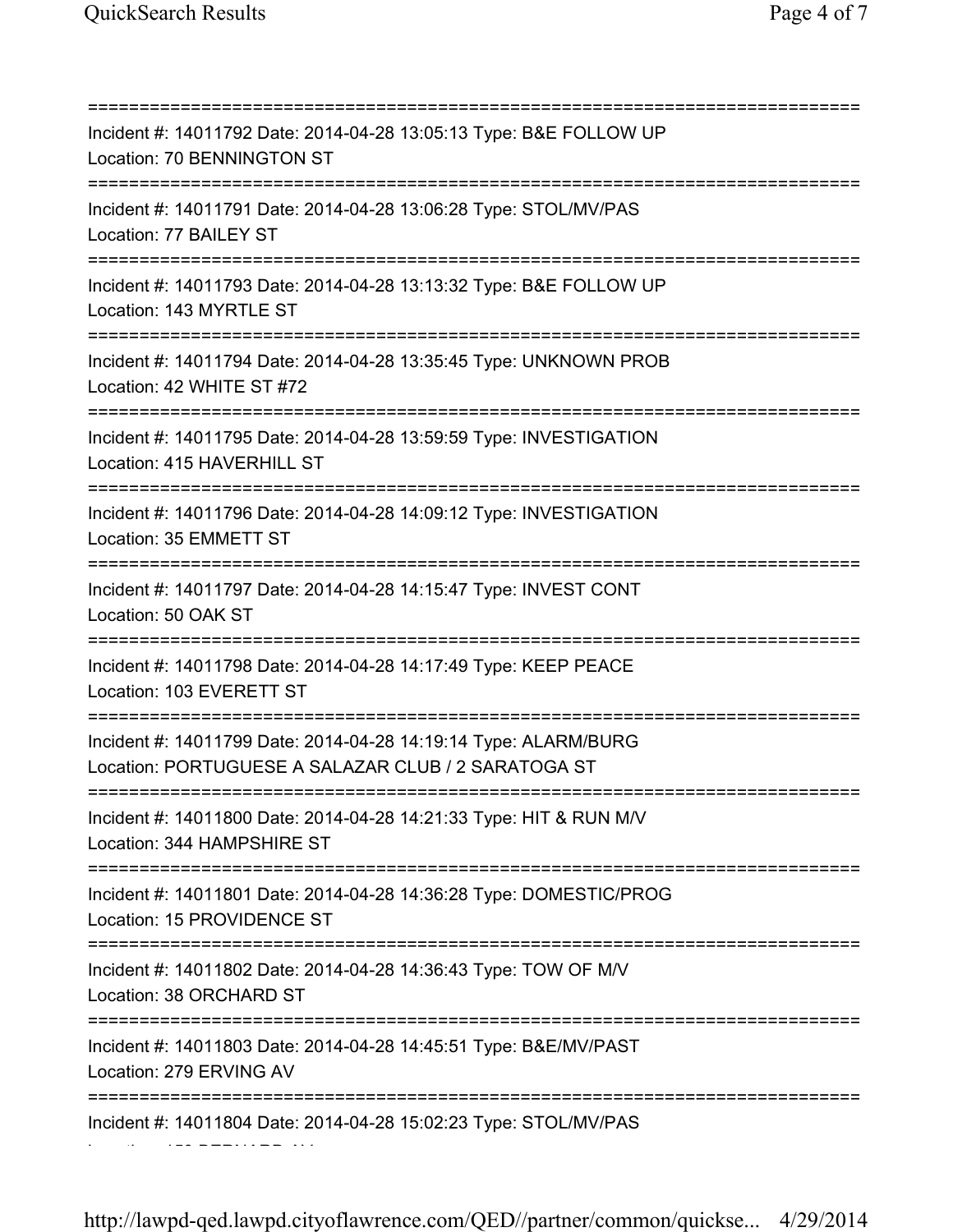=========================================================================== Incident #: 14011805 Date: 2014-04-28 15:26:23 Type: LOST PROPERTY Location: 222 HIGH ST #1 =========================================================================== Incident #: 14011806 Date: 2014-04-28 15:28:53 Type: CK WELL BEING Location: 35 ROBINSON CT FL 3RD =========================================================================== Incident #: 14011807 Date: 2014-04-28 15:44:56 Type: NOTIFICATION Location: 4 EXETER ST =========================================================================== Incident #: 14011808 Date: 2014-04-28 15:46:35 Type: ALARM/BURG Location: 30 GREENFIELD ST =========================================================================== Incident #: 14011809 Date: 2014-04-28 15:57:16 Type: ARREST Location: 66 PARKER ST =========================================================================== Incident #: 14011810 Date: 2014-04-28 16:03:41 Type: B&E/MV/PAST Location: 10 BIRCH ST =========================================================================== Incident #: 14011811 Date: 2014-04-28 16:06:21 Type: ALARMS Location: 11 CHICKERING ST =========================================================================== Incident #: 14011812 Date: 2014-04-28 16:22:13 Type: ARREST Location: 280 MERRIMACK ST =========================================================================== Incident #: 14011813 Date: 2014-04-28 16:35:44 Type: MV/BLOCKING Location: JACKSON LUMBER OFFICE/MILL / 245 MARKET ST =========================================================================== Incident #: 14011814 Date: 2014-04-28 16:52:39 Type: LARCENY/PROG Location: AVON ST & JACKSON ST =========================================================================== Incident #: 14011815 Date: 2014-04-28 16:57:17 Type: ARREST Location: AMES ST & HAVERHILL ST =========================================================================== Incident #: 14011816 Date: 2014-04-28 17:00:40 Type: SUS PERS/MV Location: EAST ST & MARKET ST =========================================================================== Incident #: 14011817 Date: 2014-04-28 17:20:02 Type: ARREST Location: PHILLIPS ST METHUEN =========================================================================== Incident #: 14011818 Date: 2014-04-28 17:21:20 Type: NOISE ORD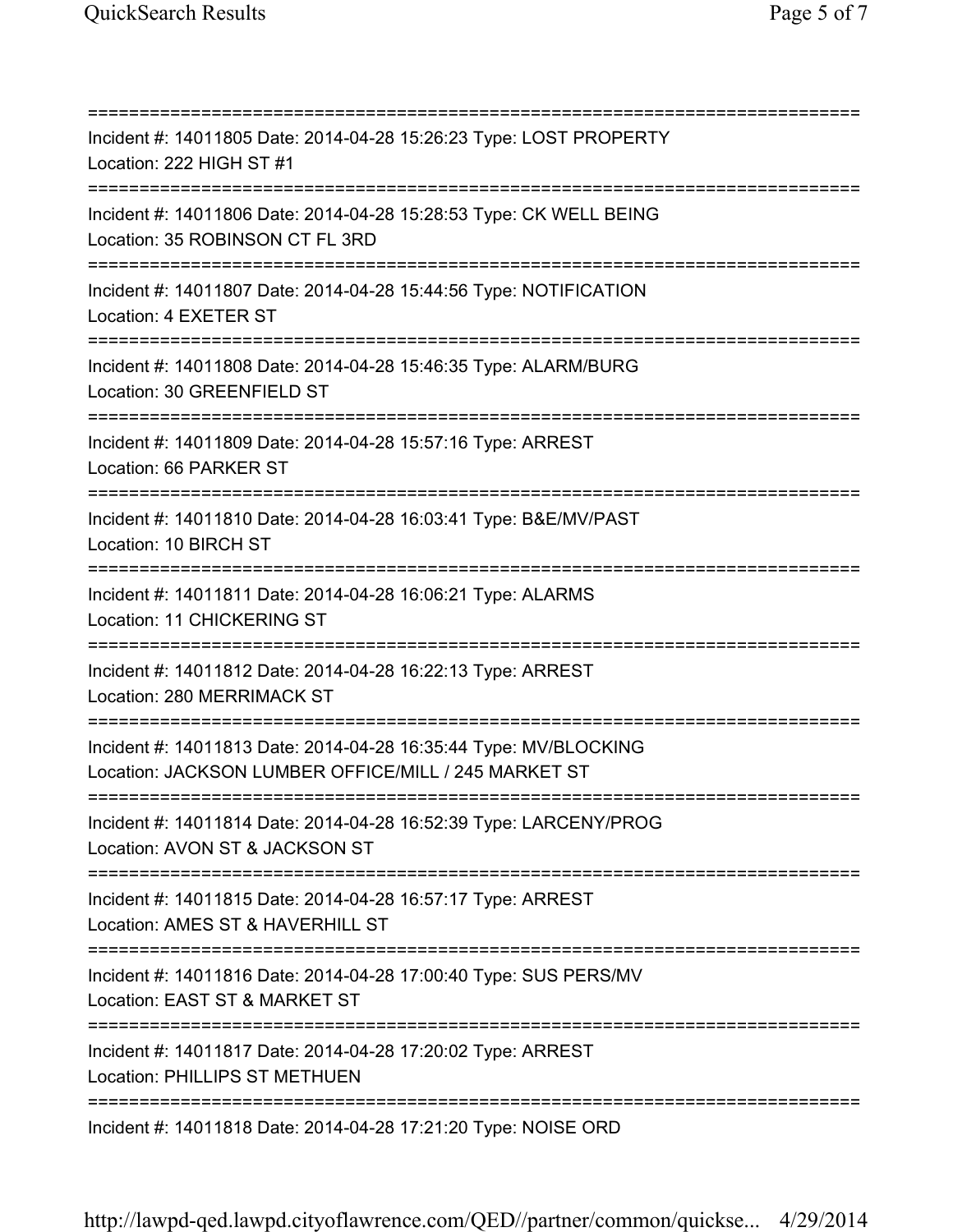=========================================================================== Incident #: 14011819 Date: 2014-04-28 18:02:57 Type: 911 HANG UP Location: 8 BARNARD RD =========================================================================== Incident #: 14011820 Date: 2014-04-28 18:13:53 Type: 911 HANG UP Location: 44 IRENE ST FL 2 =========================================================================== Incident #: 14011821 Date: 2014-04-28 18:21:50 Type: TOW OF M/V Location: BROADWAY & ESSEX ST =========================================================================== Incident #: 14011822 Date: 2014-04-28 18:21:56 Type: LIC PLATE STO Location: 426 ANDOVER ST =========================================================================== Incident #: 14011823 Date: 2014-04-28 18:36:11 Type: MEDIC SUPPORT Location: 487 RIVERSIDE DR =========================================================================== Incident #: 14011824 Date: 2014-04-28 18:40:16 Type: SERVE 209A Location: 210 MERRIMACK ST #505 =========================================================================== Incident #: 14011825 Date: 2014-04-28 18:55:47 Type: ARREST Location: CYPRESS AV & RIVERSIDE DR =========================================================================== Incident #: 14011826 Date: 2014-04-28 19:03:50 Type: B&E/MV/PAST Location: BALI'S RESTURANT / 59 ESSEX ST =========================================================================== Incident #: 14011827 Date: 2014-04-28 20:33:34 Type: 911 HANG UP Location: 133 SARATOGA ST FL 1 =========================================================================== Incident #: 14011828 Date: 2014-04-28 21:25:53 Type: RECOV/STOL/MV Location: BUTLER ST & WARREN ST =========================================================================== Incident #: 14011829 Date: 2014-04-28 21:30:31 Type: DOMESTIC/PROG Location: 13 RIVERVIEW PL FL 3 =========================================================================== Incident #: 14011830 Date: 2014-04-28 21:32:12 Type: SUS PERS/MV Location: 55 COLUMBUS AV =========================================================================== Incident #: 14011831 Date: 2014-04-28 22:01:10 Type: TOW OF M/V Location: 59 HANCOCK ST =========================================================================== Incident #: 14011832 Date: 2014-04-28 22:04:07 Type: B&E/MV/PAST

http://lawpd-qed.lawpd.cityoflawrence.com/QED//partner/common/quickse... 4/29/2014